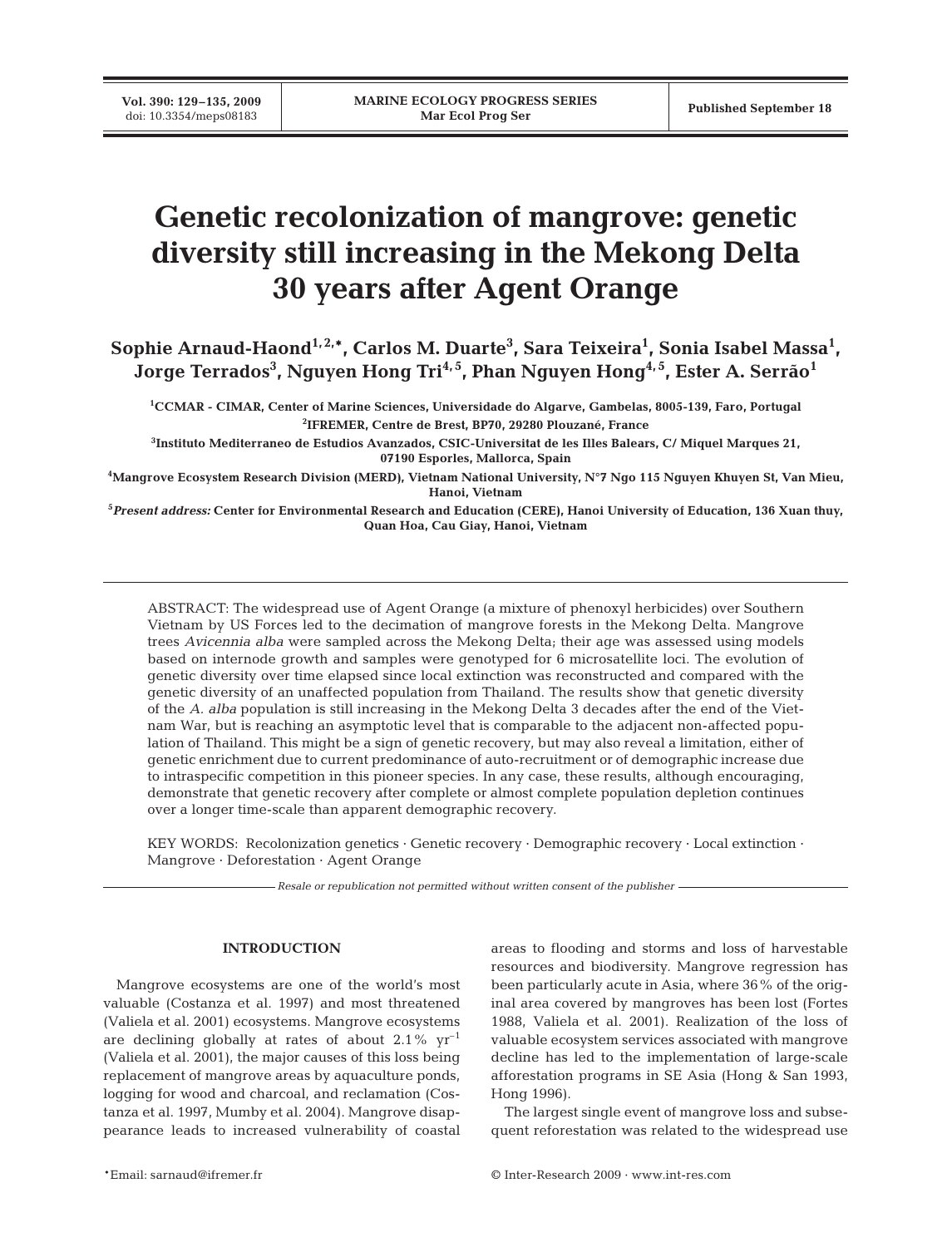by US Forces of a highly toxic defoliant named Agent Orange (Stellman et al. 2003) over Southern Vietnam, which led to the decimation of mangrove forests in the Mekong Delta. A major unprecedented reforestation program was led, following the end of the US–Vietnam war (1974), by the Vietnamese government to recover the lost mangrove area (Hong & San 1993, Hong 1996). This effort, however, was based on the use of a single genus, *Rhizophora*, for which nurseries were available and which local communities (including scientists and local farmers) believed to be the most valuable component of mangrove forests. As a result of these efforts, *Rhizophora* stands have partially recovered (Hong 1996). In contrast, the recovery of other mangrove species in the community, such as the hermaphroditic *Avicennia alba*, was dependent on propagule dispersal from external sources, but tree cover and density were recovered about 2 decades later (Hong 1996). However, because potential sources of propagules in the Mekong Delta were few and distant, due to the thorough herbicide devastation of the vast mangrove forest area, it is likely that most colonizing propagules were delivered from a few sources. As a consequence of this extinction–recolonization process, the recovery of the plant population may have involved initial decimation of genetic diversity relative to the original stands, a genetic bottleneck effect, eventually followed by recovery at an unknown rate. Whereas the rates and patterns of recovery of plant communities have been extensively studied, including that of the Mekong Delta (Hong 1996), there is a paucity of information on the rates of recovery of genetic diversity. Although some animal populations have recovered rapidly after drastic bottlenecks or local extinction (Barber et al. 2002, Charbonnel et al. 2002, Colson & Hughes 2004), reduced genetic diversity may persist much longer in some tree populations exhibiting low dispersal and high variance in reproductive success among parents in the source population (Sezen et al. 2005).

In the present study we reconstructed the rate of genetic recovery of the hermaphroditic mangrove *Avicennia alba* population in the Mekong Delta 3 decades after the end of the Vietnam War. The case of *A. alba* is particularly relevant because: (1) it is an important member of the Mekong Delta mangrove community; (2) recovery took place naturally (not planted); and (3) *Avicennia* species are characterized as pioneer species, the first to colonize empty sea fronts, and thereby are particularly relevant for a recolonization study conducted over the first decades post-disturbance, since these species may provide a conservative estimate of the time needed for recovery, expected to take even longer for later successional species. Genetic recovery was reconstructed based on a combined assessment of

plant age, used to estimate colonization time, and genetic diversity as estimated by the allelic richness at microsatellite loci (Teixeira et al. 2003). We considered 2 possible scenarios for the evolution of genetic diversity during the recolonization process. If, despite the complete devastation of the plant community portrayed by records immediately following the war (Hong & San 1993, Hong 1996), recolonization is mostly driven by the reproduction of local individuals that survived the event, genetic diversity would be related to the bottleneck size and we do not expect allelic richness to increase significantly with time over a scale of decades, for which mutation effects are negligible. Alternatively, recolonization driven by the repeated settlement of seeds imported from distant sources would lead to a progressive increase in allelic richness over time.

## **MATERIALS AND METHODS**

**Study site and plant age determination.** In April 1998 we sampled 3 *Avicennia alba* stands originated by natural recovery in each of 2 areas of approximately 1 ha — Forest Park (10° 30.21' N, 106° 52.34' E) and Dan Xay  $(10^{\circ} 24.02' N, 106^{\circ} 52.60' E)$  both located in the Can Gio National Park in the Mekong Delta, Vietnam, a region that was totally deforested by Agent Orange. Agent Orange and other herbicides were spread in Vietnam between 1962 and 1971, with the bulk of the chemicals applied between 1966 and 1969 (Stellman et al. 2003). Leaf samples were collected from 232 trees ranging from saplings to the largest trees (25 m in height, 1.92 m in girth) for genetic analyses.

The age of all sampled plants was determined from the number of internodes the plant produced throughout its life span (Duarte et al. 1999), or from linear regression equations developed in the present study between plant age and height (Coulter et al. 2001). The internodes present along mangrove stems are characterized by a cyclical pattern of internodal length, with the shortest internodes produced in winter and the longest in summer, such that the number of internodes produced in a year is relatively constant and independent of plant age. We therefore counted the number of internodes, which allows the estimation of plant age, and we measured the height of all plants sampled. The number of internodes of the trees large and old enough for secondary bark growth to mask the internodes, or for the highest internodes to be beyond our reach, could not be counted. Therefore, the age of these trees was estimated from linear regression between tree age (yr) and height (H; cm), developed by pooling data for all trees for which age was determined from the number of internodes produced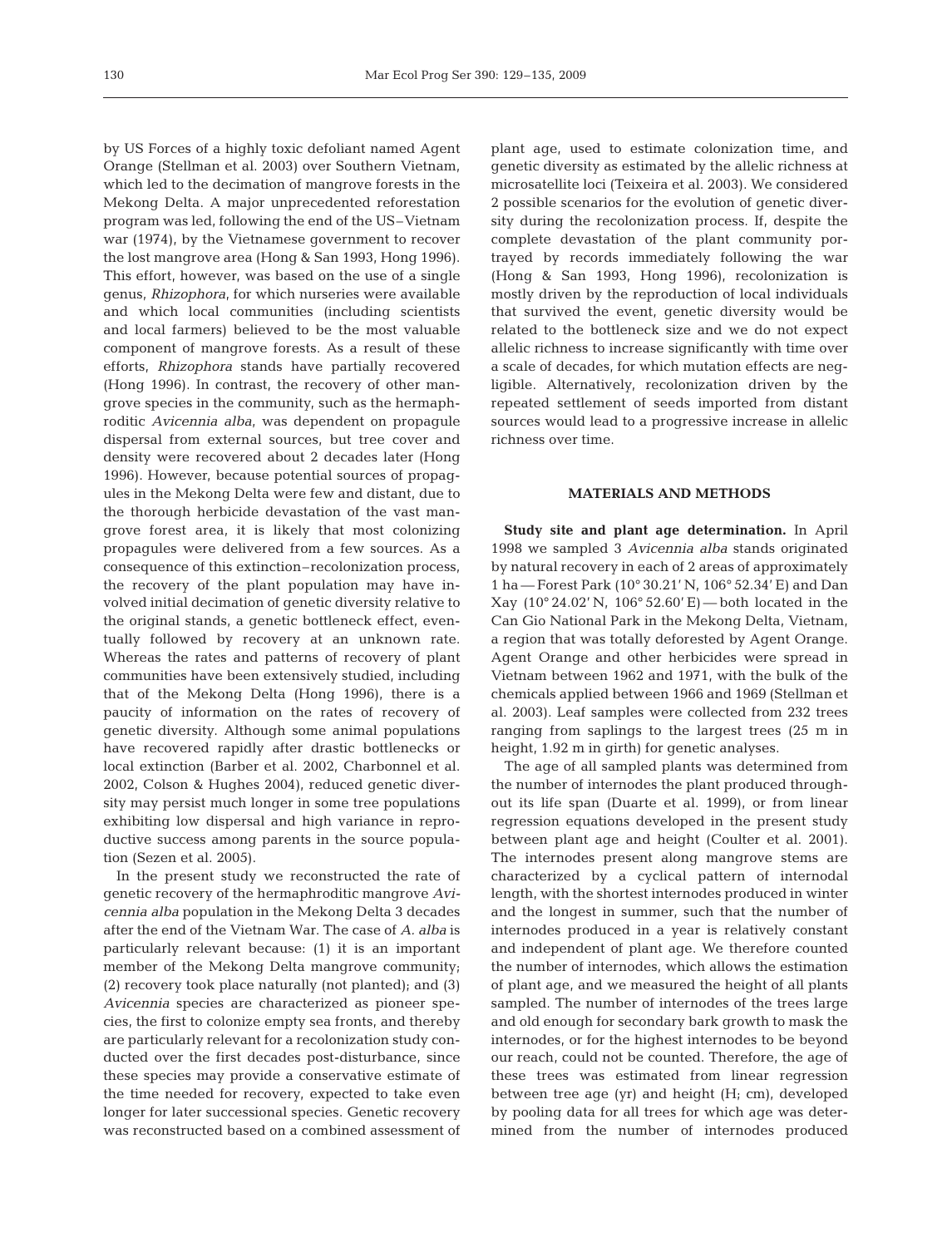(Figs. 1 & 2). The fitted regression equation was Age =  $0.92 + 0.008$ H ( $\mathbb{R}^2 = 0.78$ ), and the standard error of the estimates was  $\pm 0.65$  yr. In order to establish the average number of internodes produced annually along the stems of the sampled *Avicennia alba* stands, we measured the sequence of internodal length along the main stems of 16 plants. We calculated the number of internodes in each cycle (i.e. year) and then estimated the average  $(\pm SE)$  number of internodes produced per year to be  $11.38 \pm 0.33$  internodes, somewhat lower than derived for more southern populations in Thailand (Duarte et al. 1999). We therefore estimated the plant age as the ratio between the number of internodes present along their main stem and the number of internodes produced per year, yielding an estimated uncertainty of  $\pm 5\%$ . In order to estimate the age of plants for which the number of internodes could not be counted, we used a linear regression equation, fitted using reduced major axis type II regression (Draper & Smith 1966), between estimated plant age and height  $(Age = -0.61 + 0.014H, R^2 = 0.74, p < 0.001).$ 

In addition, we thoroughly searched the potential mangrove habitat upstream of the impacted area to sample the oldest, scattered *Avicennia alba* trees (N = 18) in order to characterize the genetic diversity of the population prior to or immediately following the disturbance. Age determinations indicated that only 4 of the trees located were present before the disturbance and 14 immediately after. Finally, trees  $(N = 47)$  were sampled in an unaffected forest from southern Thailand in



Fig. 1. *Avicennia alba*. A sample sequence of deviations from the mean internodal length for internodes from the tip to the base of a tree sampled at Forest Park in Can Gio, Mekong Delta, Vietnam. Data represents the residuals obtained after subtracting the raw estimates of internodal length from the running average of 15 internodes, to remove long-term, interannual trends



Fig. 2. *Avicennia alba*. Relationship between the estimated age of trees sampled across the Mekong Delta, Vietnam, and their height. The solid line shows the fitted linear regression

order to compare the levels of diversity and departures from linkage and Hardy-Weinberg equilibrium (HWE) in the current populations of the Mekong Delta with those from an unaffected area.

**Genetic methods.** Genomic DNA was extracted from leaf tissue using the CTAB method (Doyle & Doyle 1987). Six polymorphic microsatellites (Teixeira et al. 2003) were amplified by PCR as described by Teixeira et al. (2003). PCR products were separated in 6% denaturing polyacrylamide gels and visualized by autoradiography.

The recovery rate of genetic variability was characterized as the increase in the average number of alleles in the *Avicennia alba* population at 5 yr intervals since the disturbance in trees recruited before 1978, 1983, 1988, 1993 and 1998. This was done both for the cumulated age class, in order to mimic the evolution of allelic richness (A) in the population over time, and on each age class separately, to understand whether the allelic richness was evolving due to a cumulative effect of increasing recruitment events or an increase in the genetic diversity of recruits over time. In order to account for the decreasing sample size with time elapsed before the study was conducted, allelic richness was computed by resampling (1000 iterations) from each combined age class to maintain a homogeneous sample size  $(N = 18$ , the smallest observed sample size corresponding to the oldest age classes for the cumulated age class;  $N = 17$ , the smallest effective sample size for the 15–20 age class), using GenClone software (Arnaud-Haond & Belkhir 2007). Multilocus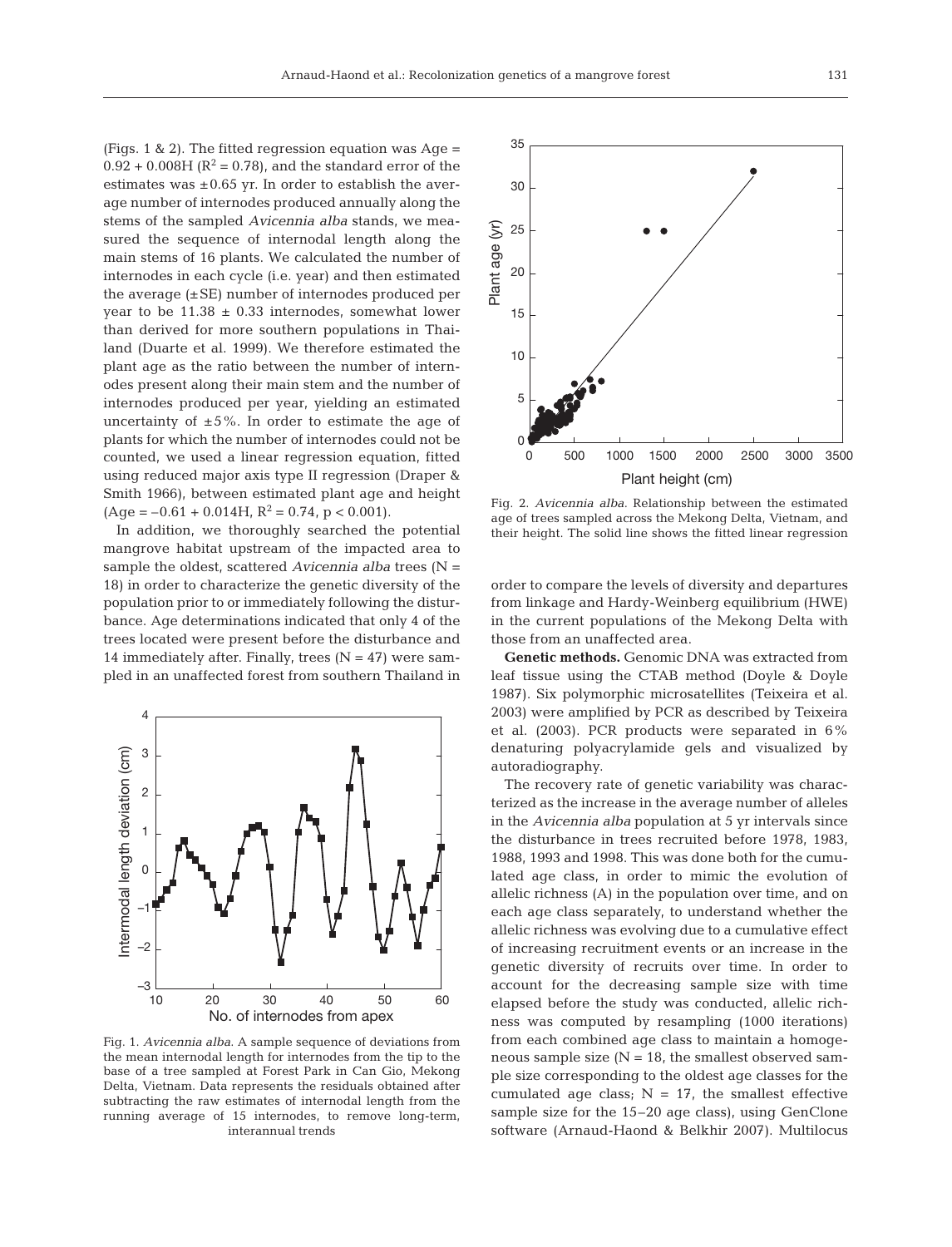genotypes were tested for deviations from HWE using  $F_{\text{IS}}$  estimates, and for linkage disequilibrium with the 2-locus correlation coefficient  $R^2$  (Weir 1979) estimated as described by Black & Krafsur (1985), using the Genetix 4.0 package (Belkhir et al. 2001). The estimates were performed for each site as well as on the overall sample for each 5 yr interval since the disturbance, and significance was tested by a 1000 permutation test.

### **RESULTS**

The age of the *Avicennia alba* plants genotyped ranged from about 1 mo to 40 yr. The oldest plant sampled (recruitment estimated in 1959) recruited before the spread of Agent Orange was initiated, and 2 additional plants (age range 30 to 32; i.e. recruited between 1967 and 1969) dated from before complete devastation by the Agent Orange application. These 3 plants were located upstream on the watershed in areas presently occupied by crops. The remaining plants were all found within the Can Gio National Park, in areas devastated between 1961 and 1971 by

Agent Orange, and were therefore representative of the product of natural recolonization processes. The 232 trees sampled in 1998 were split into 5 age classes. The oldest class (<1978), including 18 trees between 20 and 40 yr old, was composed of the 3 remnant trees and 15 more that recruited during the first 5 yr after the defoliation. The rest of the sample was split into age classes of 5 yr (1978–1983, 1983–1988, 1988–1993 and 1993–1998). Those classes were analyzed both individually and cumulatively as samples of the population along the recolonization process, at each 5 yr step (making classes of trees germinated before 1978, 1983, 1988, 1993 and 1998).

Global allelic richness standardized for sample size showed a significant increase since the end of the war in 1973 ( $\mathbb{R}^2$  = 0.96, p = 0.002; Fig. 3), increasing by 14 % over 25 yr. Yet the rate of increase in allelic richness declined from a maximum of  $1\%$  yr<sup>-1</sup> in the mid-1980s to a marginal increase of  $0.14\%$  yr<sup>-1</sup> 3 decades after the disturbance. The standardized allelic richness reached  $4.75 \pm 0.09$  alleles loci<sup>-1</sup> across the Vietnam sampling sites, whereas the standardized allelic richness estimated in the sample from the unaffected Thai population was about  $5.4 \pm 0.06$  alleles loci<sup>-1</sup>. Most alleles present in the Vietnam sample, and all the most common ones, were shared with the Thai sample.

When analyzed in each age class separately (i.e. non-cumulative), the allelic richness did not show a

Fig. 3. *Avicennia alba*. Temporal increase (filled symbols) and the rate of increase (open symbols) of genetic diversity (as average allelic richness [±SE] at 6 microsatellite loci) since the end of the Vietnam War, in trees in Can Gio, Southern Mekong, Vietnam. Years on the x-axis indicate the upper boundary of each age class. Black circles illustrate cumulated allelic richness and grey triangles the allelic richness in each age class. Estimates of standardized allelic richness  $(\hat{A})$  are standardized for the minimum sample size (N = 18 for the cumulated age classes,  $N = 17$  for the age classes taken separately). The solid line shows the fitted regression equation: alleles  $\text{loci}^{-1} = 3.8$  $(\pm 0.07) + 0.20$  ( $\pm 0.02$ ) ×  $t^{0.5}$  (where *t* is the years elapsed since 1975; R<sup>2</sup> = 0.96,  $F = 99$ ,  $p = 0.0024$ ). The horizontal dotted line indicates the average allelic richness (based on subsampling of  $N = 18$ ) in the Thai sample

linear progression in time, but rather an irregular pattern, with the lowest allelic richness found in the oldest age class and the highest in the samples from the second oldest age class (Fig. 3).

No heterozygote deficiency (Table 1) was observed in the oldest (germinated <1978) class of trees  $(F_{IS} =$  $-0.02$ ,  $p > 0.05$ ) sampled over the Mekong Delta, nor in the sample from Thailand  $(F_{IS} = 0.06, p > 0.05)$ . Heterozygote deficiency appeared in the population during recolonization, as attested by the significant values observed in cumulated age classes  $(F_{IS} = 0.04$  to 0.22; Table 1). These departures from HWE appeared on an increasing number of loci reaching 5 loci out of 6 with significant departure in the entire set of samples over the entire recovery period studied (all cumulated age classes). In the same way, no significant linkage disequilibrium (LD) was detected in the oldest class of trees, or in samples from Thailand, whereas some significant LD values were observed in the cumulated age classes in Vietnam. In the sample from the population as present in 1983, significant ( $p < 0.05$ ) LD values appeared among 2 pairs of loci (Am13-Am26 and Am26-Am67), as in the population present in 1988 (Am22-Am28 and Am13-Am26). One pair of loci showed significant LD values in the sample of trees present in 1993 (Am22-Am28), as did 3 pairs of loci in the sample of the 1998 population of the Mekong Delta (Am22-Am28, Am23-Am26 and Am23-Am67).

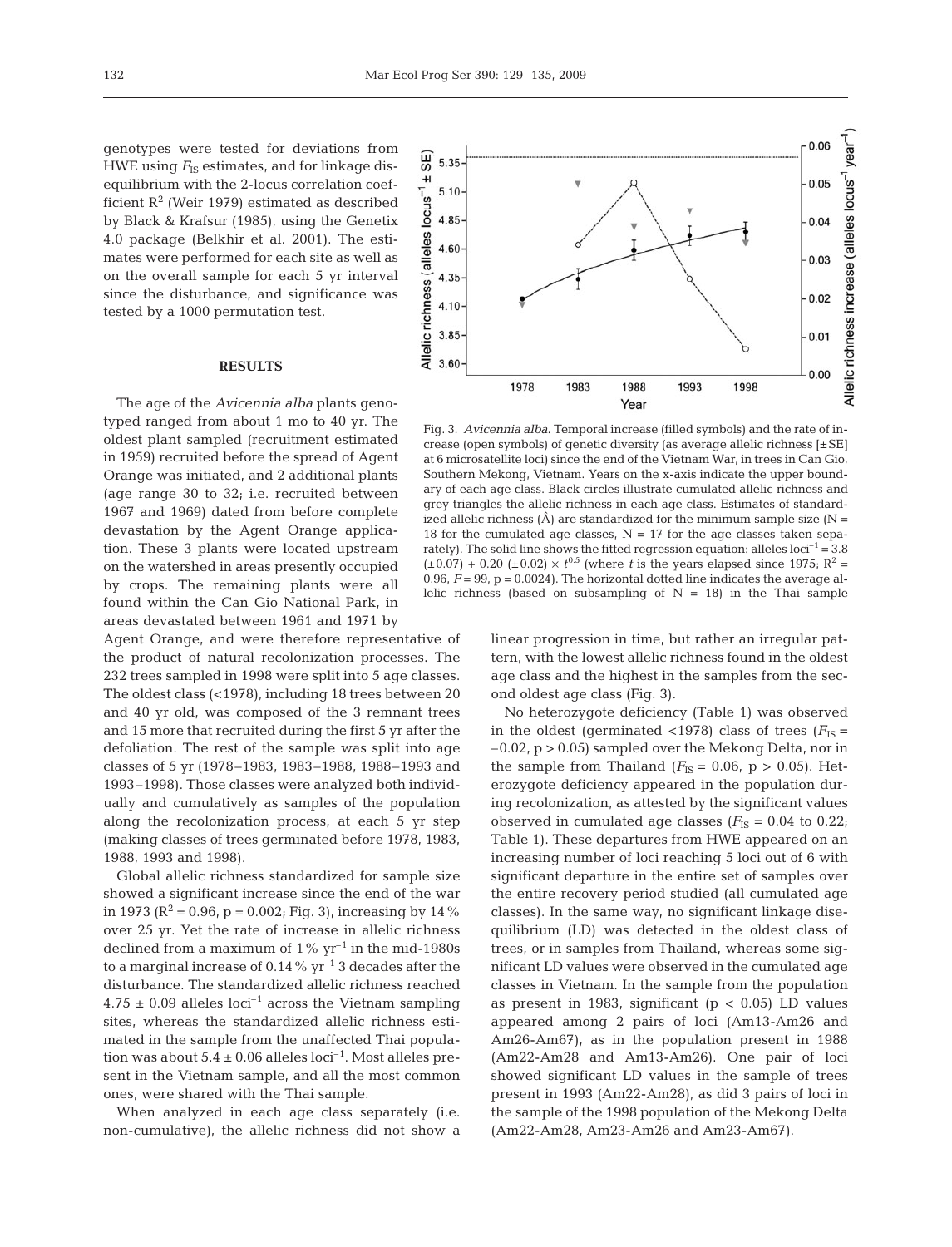Table 1. Departure from Hardy Weinberg equilibrium in each age class of each of the 2 *Avicennia alba* stands sampled (Forest Point and Dan Xay) and after pooling all the samples collected across the Mekong Delta (Overall).  $F_{\text{IS}}$  estimates, as well as the number of trees they were computed from (N), are given for the populations at each 5 yr time step from 1978 to 1998, and for the Thai population sampled in 2002. \*\*:  $p < 0.01$ ; \*:  $p < 0.05$ ; <sup>NS</sup>:  $p > 0.05$ ; n: number of loci with significant  $F_{\text{IS}}$  values

|               |      | <b>Forest Point</b> |              |               |    | Dan Xay            |                |     | Overall      |               |  |
|---------------|------|---------------------|--------------|---------------|----|--------------------|----------------|-----|--------------|---------------|--|
|               | Year | N                   | $F_{\rm IS}$ | $\mathbf n$   | N  | $F_{\rm IS}$       | $\mathbf n$    | N   | $F_{\rm IS}$ | n             |  |
| Vietnam       | 1978 |                     |              |               |    |                    |                | 18  | $0.02^{NS}$  | $\Omega$      |  |
|               | 1983 | 7                   | $0.23*$      | 3             | 6  | 0.04 <sup>NS</sup> | $\overline{1}$ | 35  | $0.11***$    | $\mathcal{D}$ |  |
|               | 1988 | 25                  | $0.12*$      |               | 18 | $0.20**$           | 1              | 65  | $0.14**$     | 4             |  |
|               | 1993 | 44                  | $0.10**$     | 2             | 42 | $0.12**$           | $\mathcal{D}$  | 108 | $0.12**$     | 4             |  |
|               | 1998 | 103                 | $0.08**$     | $\mathcal{D}$ |    | 107 0.17**         | 4              | 232 | $0.14**$     | 5             |  |
| Thailand 2002 |      |                     |              |               |    |                    |                | 47  | $0.06^{NS}$  |               |  |

#### **DISCUSSION**

The present study shows that genetic diversity of *Avicennia alba* in the Mekong Delta has been progressively increasing since the destruction by Agent Orange, although its slow rate of increase in the mid-1990s suggests that genetic diversity was reaching an asymptotic level 3 decades following the end of the catastrophic disturbance experienced (Fig. 3). However, it is not possible to ascertain whether genetic recovery is complete due to the absence of records prior to disturbance. The allelic richness present in Vietnam at the beginning of recolonization was about 75% of the standardized allelic richness estimated in Thailand, and is now reaching about 80%. Although based on a limited sample size for the oldest age classes, a pitfall that is a direct consequence of the subject of the present study — the almost complete decimation of the mangrove forest — this comparison only suggests that the present day Vietnamese populations of *A. alba* have reached a level of allelic richness comparable to that of an unaffected population. However, the comparison cannot be extrapolated further as there is no indication that the effective population size of the Thai population would be comparable to that of the Vietnamese population before disturbance.

Departures from HWE also support the occurrence, following disturbance, of a still ongoing recolonization process from distinct external sources. Significant  $F_{\text{IS}}$ values can have a variety of origins, and are influenced by both technical and biological factors. Technical factors such as null alleles or preferential amplification usually result in locus-specific patterns of departure from HWE (Zouros & Foltz 1984, Hare et al. 1996). The occurrence of selective processes on the markers genotyped or on some tightly linked gene would also result in locus-specific patterns (Gaffney 1994), which is not the case here. Other biological explanations, including the Whalund effect (Wahlund 1928) or inbreeding,

affect the genome as a whole and are therefore expected to result in rather homogeneous departures from HWE over loci (Zouros & Foltz 1984). In the present study, departures from HWE did not occur in the undisturbed population of Thailand, nor were they observed in the eldest sample from Vietnam. These results, together with the increase in  $F_{IS}$  over time, reaching significant and positive  $F_{\text{IS}}$ in 5 out of 6 loci over all Vietnamese samples (Table 1), strongly support the hypothesis of a biological origin of those departures from HWE, the effect of which increases with time during the process of colonization.

Moreover, the increase in LD in the most recent age class of Vietnamese trees is also in agreement with the occurrence of a spatial and temporal Whalund effect as well as the occurrence of inbreeding. Small sample size may limit the statistical power to reveal significant departure from HWE or LD in the eldest group of trees sampled in Vietnam. However, the lack of significance and also the lack of a trend (with  $F_{IS} = -0.02$  compared to values reaching 0.10 to 0.15 in recent age classes, and same qualitative result observed for LD) suggest that this oldest sample of trees is derived from a single panmictic population spanning the Mekong Delta prior to defoliation. The same result obtained from the Thai population sample points to panmixia as a likely state in the natural and undisturbed population of this species. The subsequent departures from HWE and linkage equilibria support the hypothesis of recolonization of the Mekong Delta from several genetically distinct sources, or the occurrence of spatial structure (i.e. temporal or spatial Whalund effect), as well as possible local inbreeding. The occurrence of a spatial and temporal Whalund effect is one of the classical hypotheses put forward to explain the genetic patchiness (Johnson & Black 1982, 1984) in the marine environment, a phenomenon increasingly reported both for invertebrates (Jolly et al. 2003, Juinio-Menez et al. 2003, Casu et al. 2005, Virgilio & Abbiati 2006, Virgilio et al. 2006, Andrade & Solferini 2007, Arnaud-Haond et al. 2008) and fish (Doherty et al. 1995, Exadactylos et al. 1998, Planes et al. 2002, McPherson et al. 2003, Selkoe et al. 2006, Burford & Larson 2007, Gonzalez-Wanguemert et al. 2007), and which is likely to generate significant and large  $F_{IS}$  values. In the present study, a possible origin of genetic patchiness, involving admixture of seeds from different origins, and a possible low number of trees at the origin of those events of recruitment (bottleneck effect), are also supported by the lack of trends in the evolution of allelic richness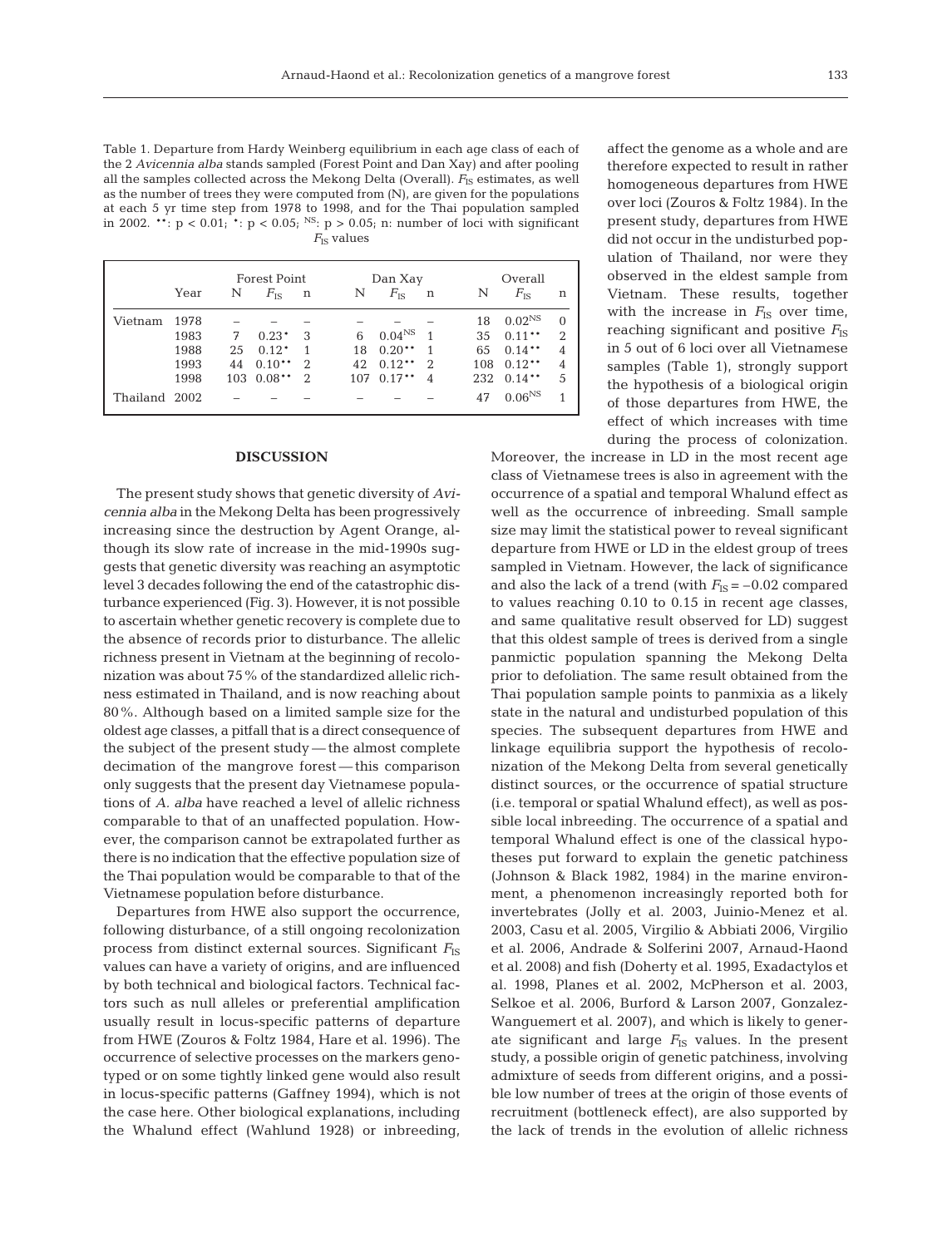when analyzed in each 5 yr cohort rather than in cumulative age classes (Fig. 3).

These results show a sizable increase in allelic richness during natural recolonization following a catastrophic mortality event. Yet the time for recovery of genetic diversity seems much longer (at least 3 decades) than that for recovery of forest cover and density, which occurred about 2 decades before the present study took place (Hong 1996). Estimates of the genetic recovery rate during the course of recolonization processes are still scarce in the literature. In a few studies on birds (Keller et al. 2001) and marine invertebrates (Barber et al. 2002, Colson & Hughes 2004), genetic variability recovered surprisingly rapidly after local extinction, apparently due to significant and continuous immigration from adjacent healthy populations. Conversely, slow (Sezen et al. 2005) genetic recovery was reported in a tropical tree during regeneration of second-growth forest, apparently due to high variance in reproductive success in the source population. In the case of *Avicennia alba*, without data prior to disturbance nor nearby reference populations of comparable effective size, it is not possible to unambiguously identify the cause of the decline in the rate of genetic recovery of *A. alba* in the Mekong Delta in the mid-1990s. This slower recovery rate may not reflect the achievement of pre-disturbance allelic richness but might instead be due to the complete recovery in population cover/density having been reached years before the present study took place, as competition for space would increase with recovery of forest density. The decline in the rate of increase in allelic richness may reflect a combination of reduced total recruitment and/or the possible prevalence of autochthonous recruitment over that from seeds derived from distant sources as the forest became denser. Moreover, the recent heterozygote deficiency and linkage disequilibrium may be due to recolonization from multiple genetically differentiated sources and/or fect and/or inbreeding in the recently founded population. Therefore, these results are in agreement with the hypothesis of an increasing importance of autochthonous recruitment that, together with possible inbreeding, may contribute to reduce the rate of genetic recovery. Hence full recovery of the original genetic diversity might only be possible if small-scale patchy disturbance opens new windows of opportunity for allochthonous recruitment.

These results draw attention to the need for a more balanced appraisal of the processes involved in the recovery of ecosystems from disturbance, addressing not only the recovery of the plant communities and associated functions, but also that of the genetic diversity in the ecosystem. Indeed, our results show that genetic recovery can be a significantly longer process than density recovery. The destruction of the Mekong Delta mangrove

forests by Agent Orange is arguably the largest, deliberate, human-driven disturbance yet experienced by any one ecosystem. Recent assessments have revised upwards the impact of Agent Orange on human health in Vietnam (Butler 2003); the results presented here suggest a similarly pervasive effects on the ecosystem. An encouraging result, however, is the suggested ability of *Avicennia alba* to recolonize from external sources despite low propagule dispersal in normal conditions (Duke et al. 1998, Clarke & Kerrigan 2002); this is supported by strong genetic structure at the local scale in congeneric species (Giang et al. 2003, Kado et al. 2004, Arnaud-Haond et al. 2006). This may indicate the existence of density-dependent migration success in this mangrove species, suggesting that estimates of population genetic structure or effective migration obtained in undisturbed conditions may not provide accurate predictions of recolonization potential after local extinction.

*Acknowledgements.* This work was funded by the PREDICT project EU-INCO (ERB IC18-CT98-0292) and was managed in Portugal by IMAR. S.A.H. was supported by post-doctoral fellowships from the Fundação para a Ciência e Tecnologia (Portugal) and the European Social Fund. We are grateful to Myriam Valero and Frédérique Viard for their advice on earlier version of this manuscript.

#### LITERATURE CITED

- ▶ Andrade SCS, Solferini VN (2007) Fine-scale genetic structure overrides macro-scale structure in a marine snail: nonrandom recruitment, demographic events or selection? Biol J Linn Soc 91:23–36
- ▶ Arnaud-Haond S, Belkhir K (2007) GenClone 1.0: a new program to analyse genetics data on clonal organisms. Mol Ecol Notes 7:15–17
- ▶ Arnaud-Haond S, Teixeira S, Massa S, Billot CP and others (2006) Genetic structure at range-edge: low diversity and high inbreeding in SE Asia mangrove (*Avicennia marina)* populations. Mol Ecol 15:3515–3525
- non-random mating due to a micro-spatial Wahlund ef-  $\quadblacktriangleright$  Arnaud-Haond S, Vonau V, Bonhomme F, Boudry P and others (2008) Genetic structure at different spatial scales in the pearl oyster *(Pinctada margaritifera cumingii)* in French Polynesian lagoons: beware of sampling strategy and genetic patchiness. Mar Biol 155:147–157
	- ► Barber PH, Moosa MK, Palumbi SR (2002) Rapid recovery of genetic diversity of stomatopod populations on Krakatau: temporal and spatial scales of marine larval dispersal. Proc R Soc Lond B Biol Sci 269:1591–1597
		- Belkhir K, Borsa P, Chikhi L, N.Raufaste, Bonhomme F (2001) GENETIX 4.02, logiciel sous Windows TM pour la génétique des populations. Laboratoire Génome et Populations, Interactions, Adaptations, CNRS UMR5000, Université Montpellier II, Montpellier
	- ► Black WC, Krafsur ES (1985) A FORTRAN program for the calculation and analysis of two-locus linkage disequilibrium coefficients. Theor Appl Genet 70:491–496
	- ► Burford MO, Larson RJ (2007) Genetic heterogeneity in a single year-class from a panmictic population of adult blue rockfish (*Sebastes mystinus)*. Mar Biol 151:451–465
	- ▶ Butler D (2003) Flight records reveal full extent of Agent Orange contamination. Nature 422:649